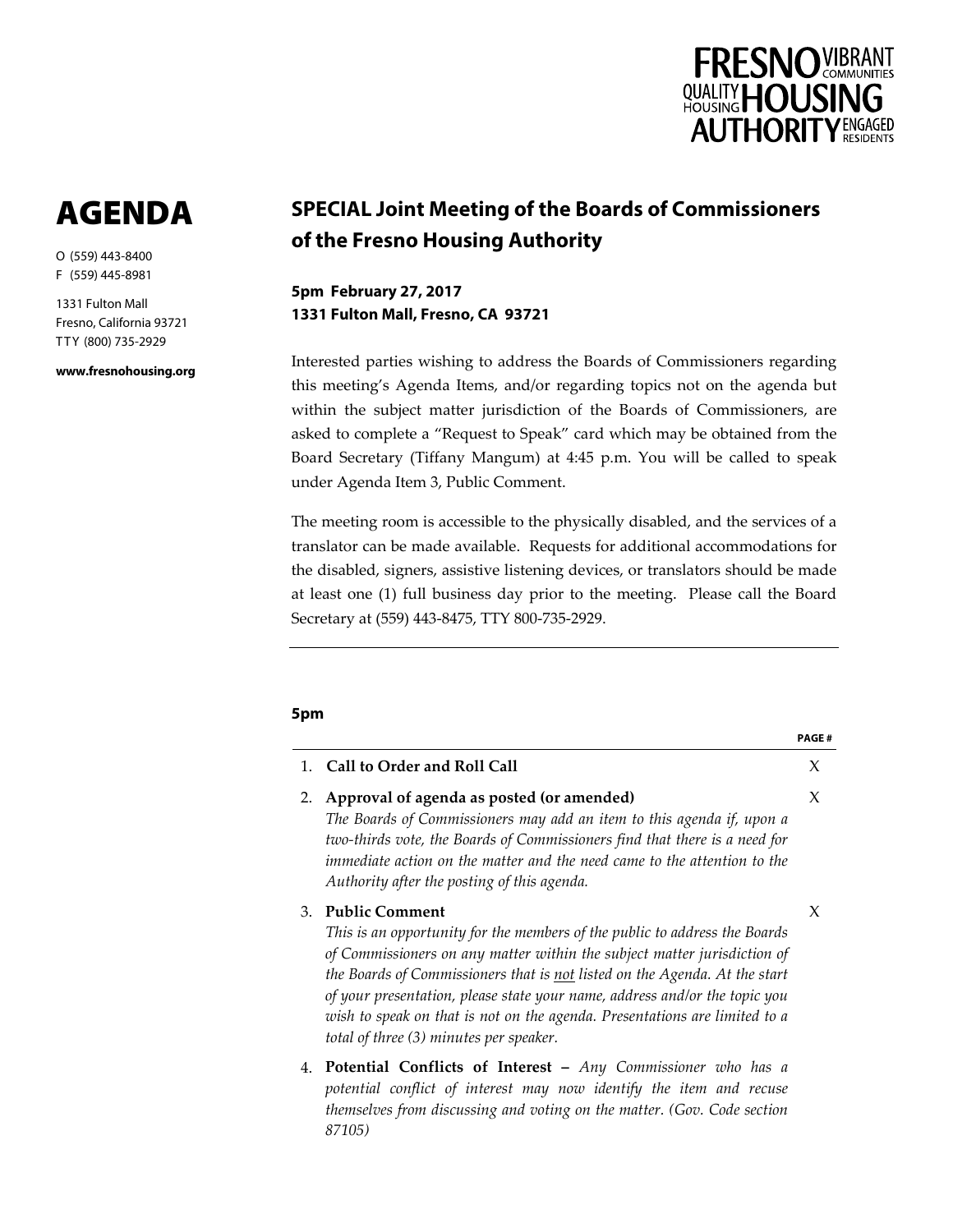### 5. **Consent Agenda**

*All Consent Agenda items are considered to be routine action items and will be enacted in one motion unless pulled by any member of the Boards of Commissions or the public. There will be no separate discussion of these items unless requested, in which event the item will be removed the Consent Agenda and considered following approval of the Consent Agenda.*

a. Consideration of the Agency Salary Schedule for Represented and Non-Represented Classifications

#### 6. **Board Discussion – 2017 Board Retreat**

# 7. **Informational**

- a. Resident Services Program Presentation Family Self-Sufficiency/Family Unification Program Demonstration
- b. 2016 Agency Highlights
- c. Waiting List Update (Housing Choice Voucher)
- d. Housing Relinquished Fund Corps Update
- e. Real Estate Development Update

#### 8. **Action**

- a. Consideration of Application Submission and Funding Commitments – Magill Terrace (Fowler)
- b. Consideration of Application Submission and Funding Commitment – Oak Grove Apartments (Parlier)
- c. Consideration of the Omnibus Closing Resolutions and Funding Commitments – Legacy Commons II (*formerly Edison II*)
- d. Consideration of the Omnibus Closing Resolutions and Funding Commitments – Memorial Village (Sanger)
- e. Consideration of Omnibus Closing Resolutions and Funding Commitments – Renaissance at Parc Grove (Veterans)
- f. City: Consideration of the Submission of the Section-Eight Management Assessment Program (SEMAP) Certification
- g. County: Consideration of the Submission of the Section-Eight Management Assessment Program (SEMAP) Certification
- h. Consideration of Out of State Travel CEO and Commissioners
- 9. **Commissioners' Report**
- 10. **Executive Director's Report**
- 11. **Closed Session** CONFERENCE WITH LEGAL COUNSEL – ANTICIPATED LITIGATION Pursuant to Government Code section 54956.9(d)(2)
- 12. **Report on Closed Session Item(s)**